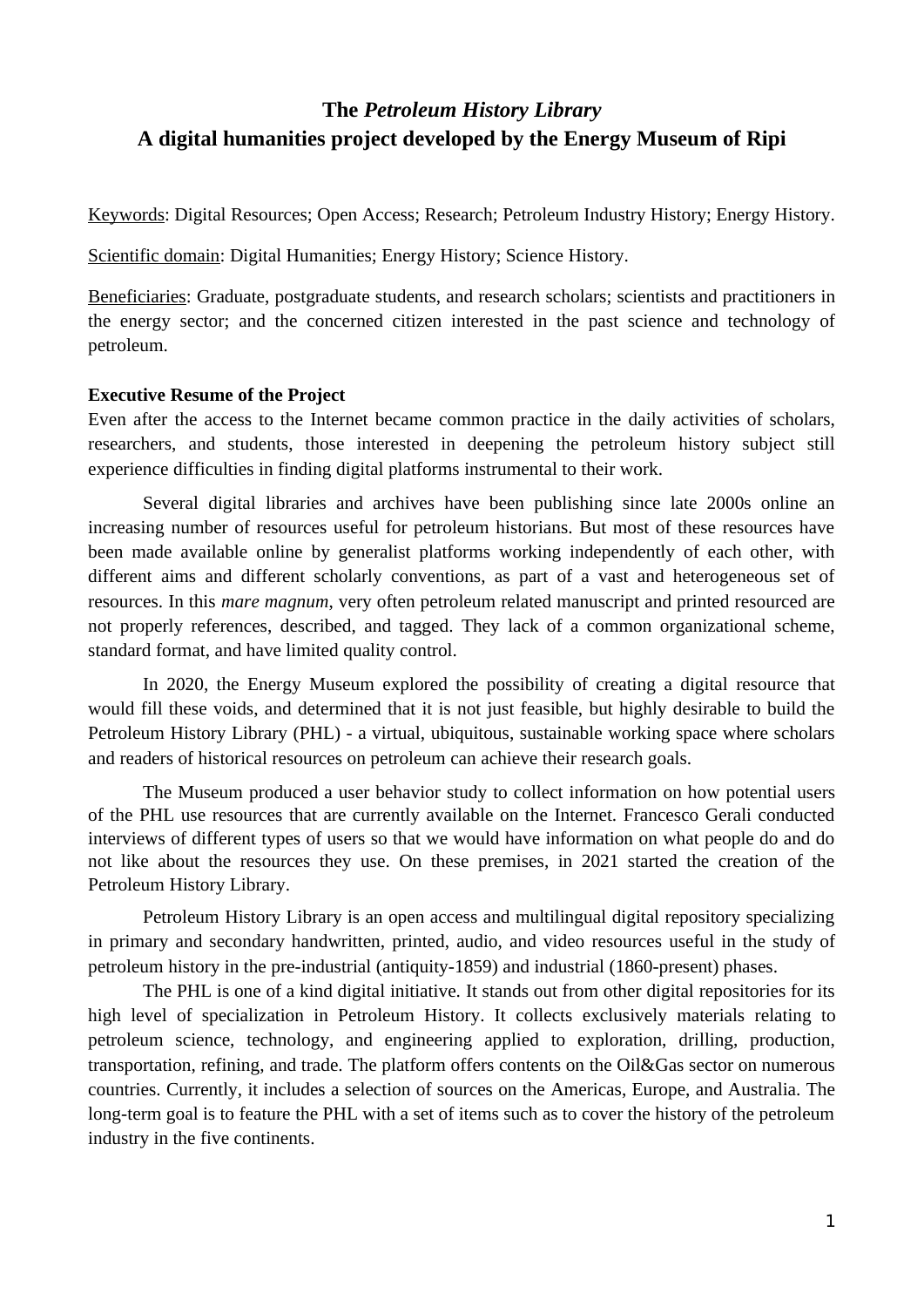The PHL was developed as part of the Decree May 20, 2020, n°G06026 - L.R n° 24/2019 Annual Plan 2020 issued by the Lazio Regional Administration and went first online in February 2022.

### **Structure, organization, and regulations of the Petroleum History Library**

#### **Registered Name of the Platform in the Authorities Records**

*PETROLEUM HISTORY LIBRARY* (PHL)

#### **Permanent Web Address**

Url: https://www.museoenergiaripi.it/petroleum-history-library/

#### **Managing Institution Legally Responsible for the Project**

Museo dell' Energia di Ripi/Energy Museum of Ripi, a cultural institution supported by the Municipality of Ripi, Lazio Region, Italy.

#### **Content Manager**

Francesco Gerali

# **Platform Type**

Digital library

#### **Data Typology** Open access

## **Access mode**

Free online access. No charge or subscription required to the user. The Energy Museum is a nonprofit educational institution funded by the Region Lazio and the Municipality of Ripi.

#### **Aims of the Petroleum History Library**

- Targeted collection, evaluation, and upload of printed materials and manuscripts dated between the  $16<sup>th</sup>$  and the  $20<sup>th</sup>$  century.
- Continuous research on international and multilingual digital archives to identify bibliographic records and normalize metadata by prioritizing authority records recommended by the Library of Congress.
- Use of the best procedures for the acquisition and consolidation of quality standards internationally recognized for optimizing the development of digital libraries.
- Periodic review of catalogs, databases, and digital archives available in English, French, Spanish,

German, Italian and Portuguese to make recurring content updates.

Facilitated and functional visualization of materials through an easy-to-use graphic interface.

## **Potential Users**

PHL is an international portal aimed at supporting the study and research of:

■ Historians of science, technology, engineering, and energy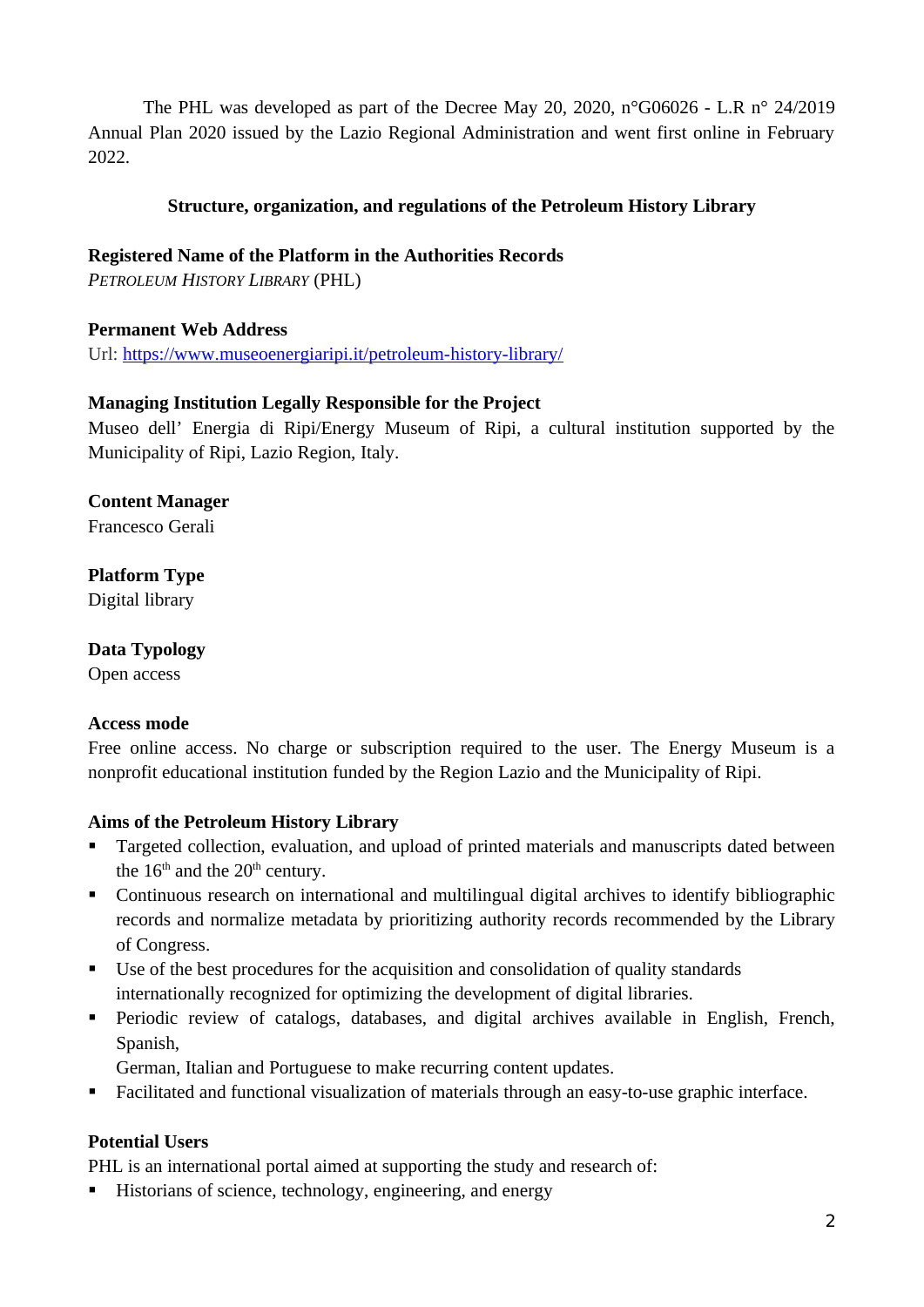Undergraduate, postgraduate, university, and independent researcher

# **The benefits of the Petroleum History Library for users**

- Availability on a single platform of a heterogeneous selection of specific resources for the study of the history of petroleum. Most of the contents are not easy to find elsewhere, and/or never previously digitized.
- A constantly growing, freely accessible portal of high-quality resources.
- Facilitation of the work of professionals in the historical disciplines.
- Added value for scientists and the general public.
- PHL is a freely accessible portal in continuous development for consulting and downloading high quality resources.
- **PHL** offers centralized access from the search page to search all the available contents.
- Simple and immediate navigation within digital documents.
- Long-term availability of digital documents thanks to permanent links.
- Metadata is normalized using a unique style.
- Facilitated interface for resource download.

# **Benefits for the partner institutions**

- The bibliographic section of each element identifies the partner institution that provided the resource.
- Each partner institution has its own logo and link to access the institutional site on the front page of the Petroleum History Library.
- The partner can increase the visibility to the international audience.
- Guarantee of professional IT maintenance of the platform and management of its contents.
- Long-term backup of digital documents (PDF) and secured through permanent links.

# **Use Petroleum History Library**

- **PHL** does not have authority to grant or deny permissions to use images, maps, tables and charts from volumes that are in the public domain or open access.
- **•** Centralized access from the search page, ability to carry out a search in all content available.
- Simple navigation inside digital documents using a clear structure.
- **Long-term availability of digital documents through stable and monitored permanent links.**
- **Metadata are normalized using the IEEE Reference Style.**
- **Practical interface for downloading the resources.**

# **Accessibility and utilization policies of the Petroleum History Library**

- **PHL resources are in the public domain and not subject to copyright. Users are free to copy, use,** and redistribute the items in part or in their original length.
- The resources under copyright are made available from the PHL with explicit permission of the copyright holder.
- Anyone may access the metadata free of charge.
- The metadata may be re-used in any medium without prior permission for not-for-profit purposes.
- Anyone may access full items free of charge.